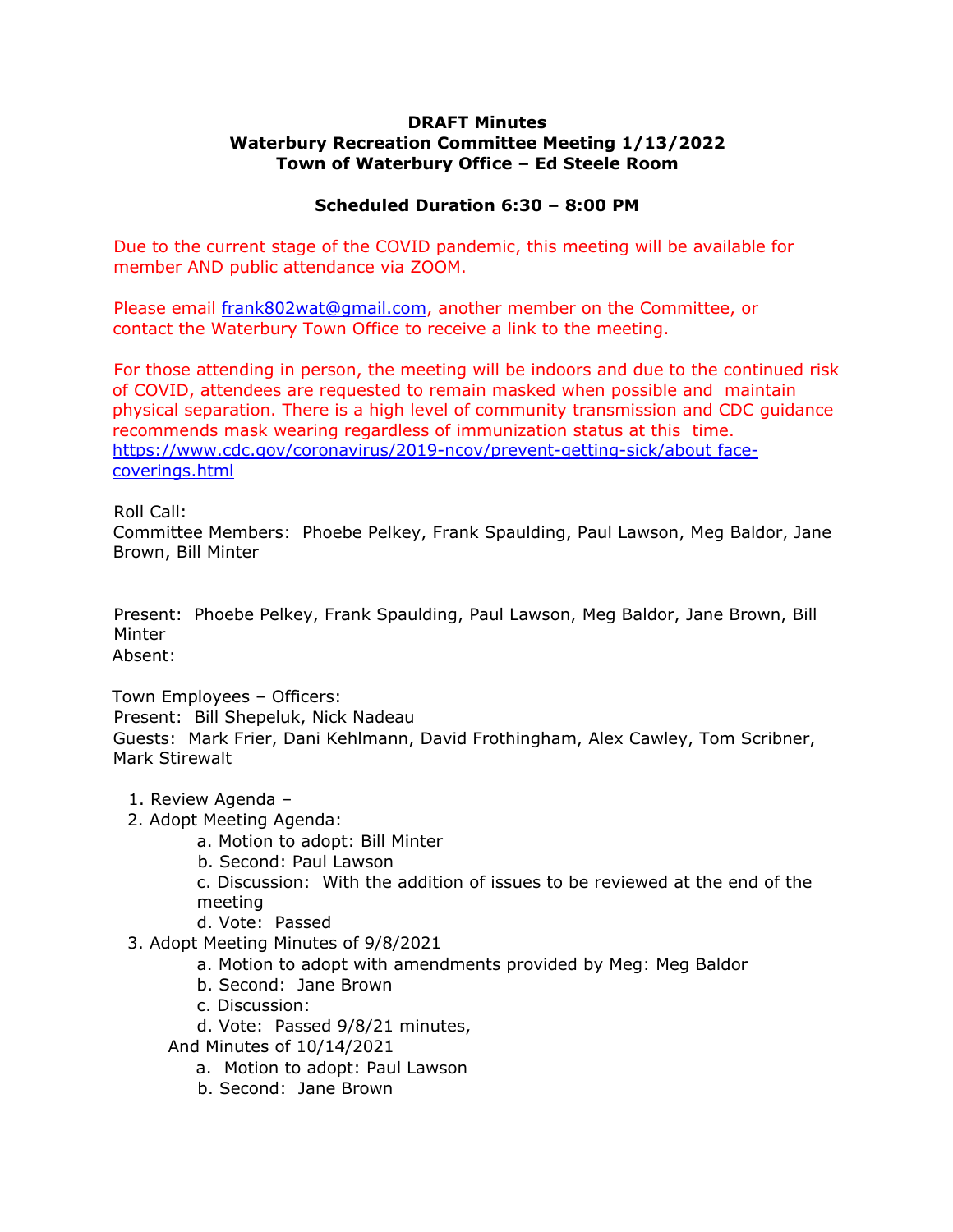- c. Discussion:
- d. Vote: Passed 10/14/21 minutes
- 4. Public Comments This is a business meeting. The committee will limit public comments to 3 minutes per person or depending on the number of individuals who choose to speak no more than 15 minutes aggregate, divided evenly depending on the number of individuals. Please sign in that you wish to speak upon arrival to the meeting.
- Tom Scribner Described a personal interaction on the Hope Davey property and expressed a call for the consideration of accessibility to town assets and facilities.
- 5. Report from the Recreation Director –

a. CIP - reviewed (includes improved ADA ramps at the pool and rec buildings, pool accessibility lift and additional maintenance items not detailed) which will be presented to the select board at upcoming SB meeting, did not get the VOREC grant-however pending approval in the CIP budget is \$35,000 for Hope Davey Park Inventory and Conceptual Use Planning Scope …..Committee needs to get an interim management plan to help Nick with this process. Bill Schepluk made us aware that there are other groups looking for CIP \$ to help with their interests (skate park)

b. Other- Full time coordinator in budget, River of Light went well, well attended.

- 6. Disc Golf
	- a. Review of the Interim Agreement-

Review of the draft Document section by section or line by line as necessary to find text that the majority of the committee could accept.

Introduction and background was not considered and was removed from the completed document.

Upon completion - Bill Minter made the motion to accept this document as reviewed and to forward to the selectboard.

Paul Lawson seconded.

Passed Ayes - 4  $\textsf{Nav} - \textsf{0}$ Abstained - 2

Approved interim agreement is appended to the minutes

7. Adjourn 9:30pm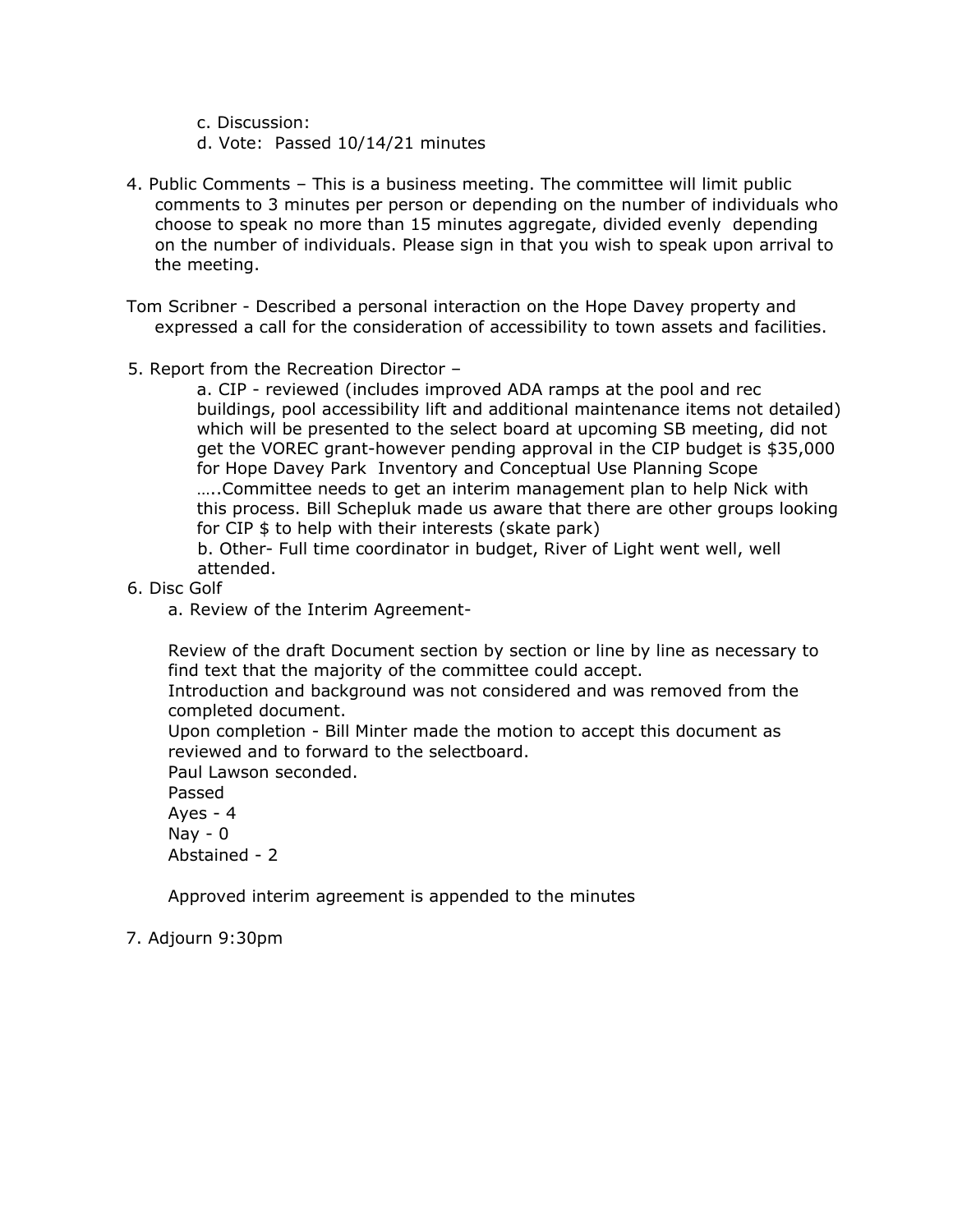### **Universally Accepted Conditions**

- 1. Hope Davey is a Town owned property, all its facilities and improvements are subject to any town regulation, rule, ordinance or permit.
- 2. Hope Davey and specifically the portion which hosts the disc golf course is a shared use facility and nothing in this interim plan conveys or implies exclusive use of the property to any specific or single use or group, unless expressly conveyed through the issuance of a specific event permit (see item #1 in this section)
- 3. All users are encouraged to share the resource and be respectful of the rights and recreational enjoyment of others.
- 4. As a publicly funded park use shall not be restricted based on any residency status.

## **ROLES, RESPONSIBILITIES AND RIGHTS**

### **Center Chains Volunteer Group**

- 1. Shall designate at least one individual to serve as a principal contact. (Additional individuals may be designated as contacts, but one must be designated as the principal contact.)
- 2. This individual will serve as a point of contact for the Town. However, for the purposes of efficiency this would not prevent the designation of subject matter experts to enter direct dialog with town officials as designated for specific topics. (IE the group could designate a mowing coordinator that would discuss adjustments to mowing)
- 3. Shall be able to collect donations at the course or fundraise and spend the proceeds at their discretion. (Fiscal monitoring shall be determined as is appropriate by the Select Board and Town Officers)
- 4. Shall coordinate, train and direct the work of all volunteers who work on the course on their behalf.
- 5. Shall be responsible for the means and methods of executing the work and as such shall indemnify and hold the town harmless for damages, including personal injury, caused by the acts, omissions, or negligence of the volunteers, incidental to work on the course, including, but not limited to, construction, maintenance and use of unauthorized trails and structures.
- 6. Permission to perform work on the town property under this agreement/management plan and any authorization supplemental hereto does not in any way convey to the volunteer group employee status or any other status as a town official.
- 7. Any improvements constructed on Town property will become the property of the town.

### **The Town of Waterbury**

- 1. Shall designate at least one individual to serve as a principal contact. (Additional individuals or groups may be designated as contacts, but one must be designated as the principal contact.)
- 2. This individual will serve as a point of contact for the Disc Golf Group. However, for the purposes of efficiency this would not prevent the designation of subject matter experts to enter direct dialog with the Volunteer group as designated for specific topics. (IE The Recreation Committee can be assigned to work with a maintenance coordinator in selecting a standard bench design)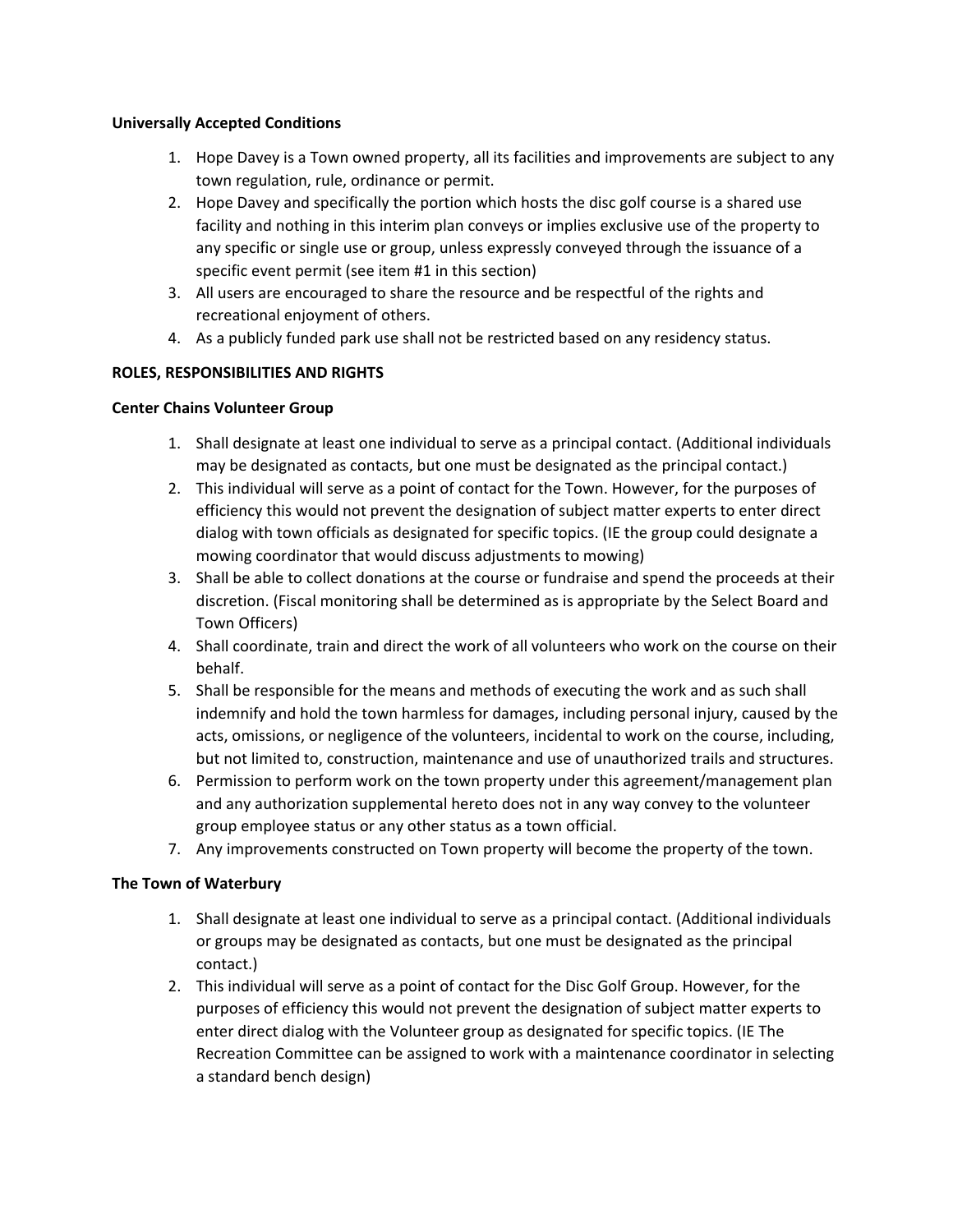- 3. The town maintains the right to close any portion or all of the disc golf course or remove elements of the course at the Towns: Examples may include but are not limited to:
	- a. Weather conditions make the course unsuitable for use
	- b. Public safety is endangered due to course conditions.
	- c. environmental concerns that, in the determination of town officials justify closing the course to public use.
	- d. Noncompliance with Town Ordinance rules etc.

#### **INTERIM MANAGEMENT PLAN**

#### **All Work**

All maintenance work on the course shall be conducted during the hours when the park is open for public use and shall be conducted in accordance with all applicable town ordinances and State Law.

Materials staged on site for future use shall be neatly stacked and shall remain stored on site for no longer that 1 month prior to use. Unused materials shall be treated as debris.

Not natural debris including but not limited to dimensioned lumber, concrete masonry units, anything painted etc. generated from maintenance work shall be removed from site on the day it is created.

The Center Chains group may seek an exception to the conditions above, but it must be preapproved and may be subject to additional conditions as may be deemed necessary by the town to assure public safety and protect the appearance of the park property.

### **Size and Layout**

The course elements (tees and baskets) shall remain in the same locations as they exist on July 15, 2021. The volunteer group may work within the existing locations at their discretion to improve or replace the elements.

Modifications to the course shall be made only upon approval of the town

### **Mowing and Seasonal Vegetation**

The extent of mowing will be as it exists as of July 15, 2021

Modifications to the course shall be made only upon approval of the town.

Weed whacking and trimming is allowed at boardwalk edges to maintain a clear path of travel that extends upward either vertically from each edge or a width of 48 inches (whichever is wider) to a height no less than 80 and no more than 86 inches.

Center chains will implement play rules to minimize disturbance to vegetation to the side of the course. At a minimum, mandatory drops will be required when a disc comes to rest in the wet area to the north of the Hole #1 fairway and the vegetated area between Thatcher Brook and the top of bank along Hole #9

#### **Trees**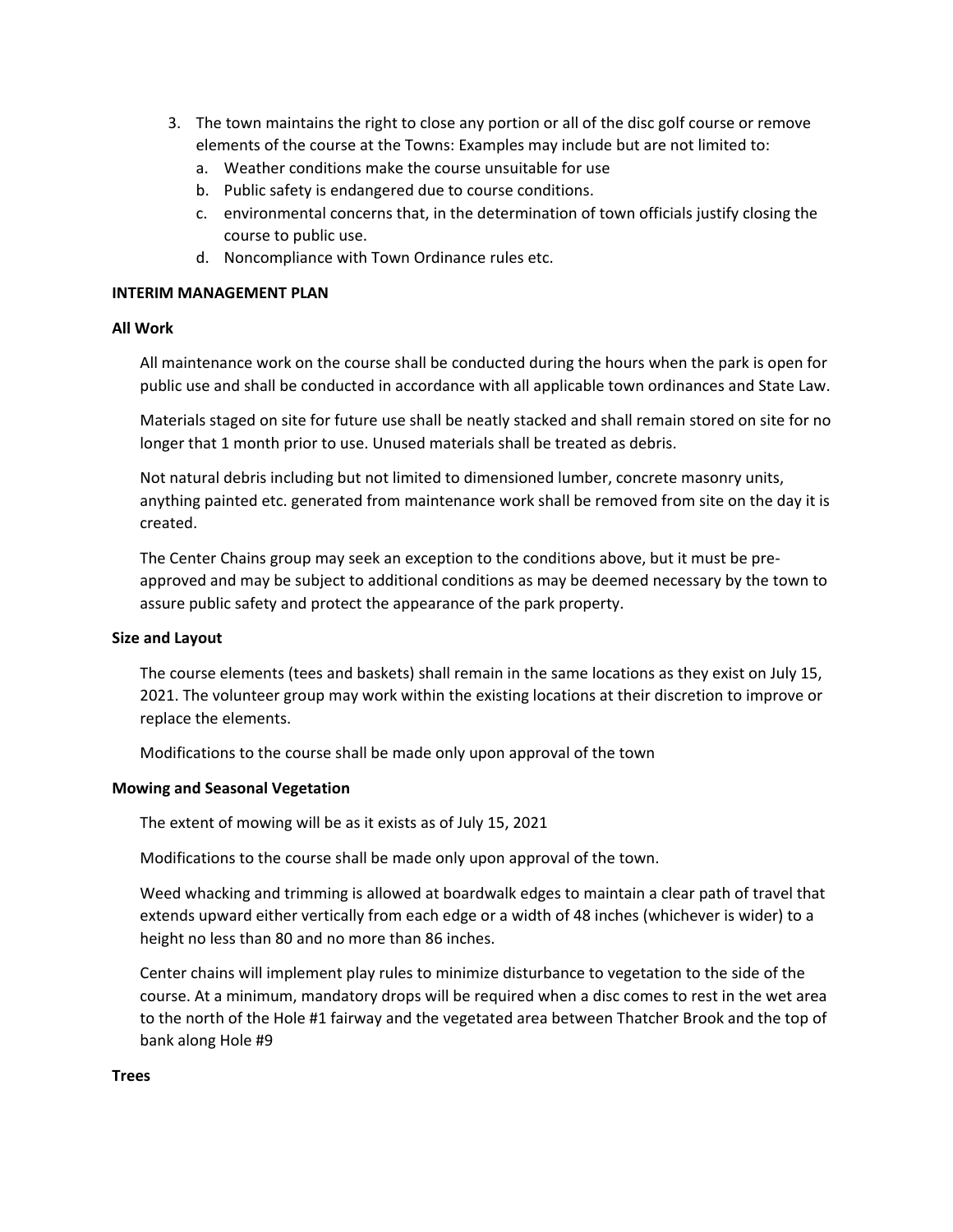No standing trees, living or dead shall be cut intentionally damaged without prior permission from the Town.

Fallen trees shall be left where they fell unless they obstruct a path or interfere with play at which time they may be cut without prior permission and moved only as necessary to reestablish the path of travel or play.

Trees observed as hazardous, especially near tee boxes and baskets, shall be brought to the attention of the Town immediately.

A hazardous tree is defined as a tree having a significant enough defect that when evaluated for the species and size of the tree has an increased probability of falling in a manner that would cause injury or damage to a present target. In this analysis trails and general areas within the fairway would be viewed as a lower probability than tees and baskets.

#### **Benches**

Shall be limited to 1 per hole. And placed at a location agreeable to the Town yet near the established area near the tee or at a pathway edge to reduce excessive compaction.

Shall be manufactured or constructed for the purpose for use as a bench and meet standards for seat height and back height (if present)

Shall not be affixed or built into any living tree or other natural feature without prior permission. Shall be placed on flat ground and may be secured with ground anchor.

Memorials or dedications may be included on installed benches, but Center Chains cannot guarantee or assure any specific timeframe for the placement to remain beyond the conditions in this agreement/management plan.

The Town and the Center Chains group shall collaborate to select a standardized bench to install as current benches age out and are replaced

### **Pathways/trails**

Center chains will strive through a strategy of restoration (blocking with deadfall, etc) and public communication to limit trail number and widths.

Travel ways between holes shall be limited to one main pathway per hole and where possible and safe for the user pathways shall be shared to limit impact to tree roots and soils.

The location of the main pathways as currently exist as of July 15, 2021 shall not be changed without pre-approval by the town, with the exception of closure and naturalization to achieve the goals of impact reduction to tree roots and soils.

The trails through Hope Davey are a shared use and a walking path pre-dates the disc golf course. This interim plan does not remedy the current overshadow by the course, but does identify and all recognize this condition as high priority for correction.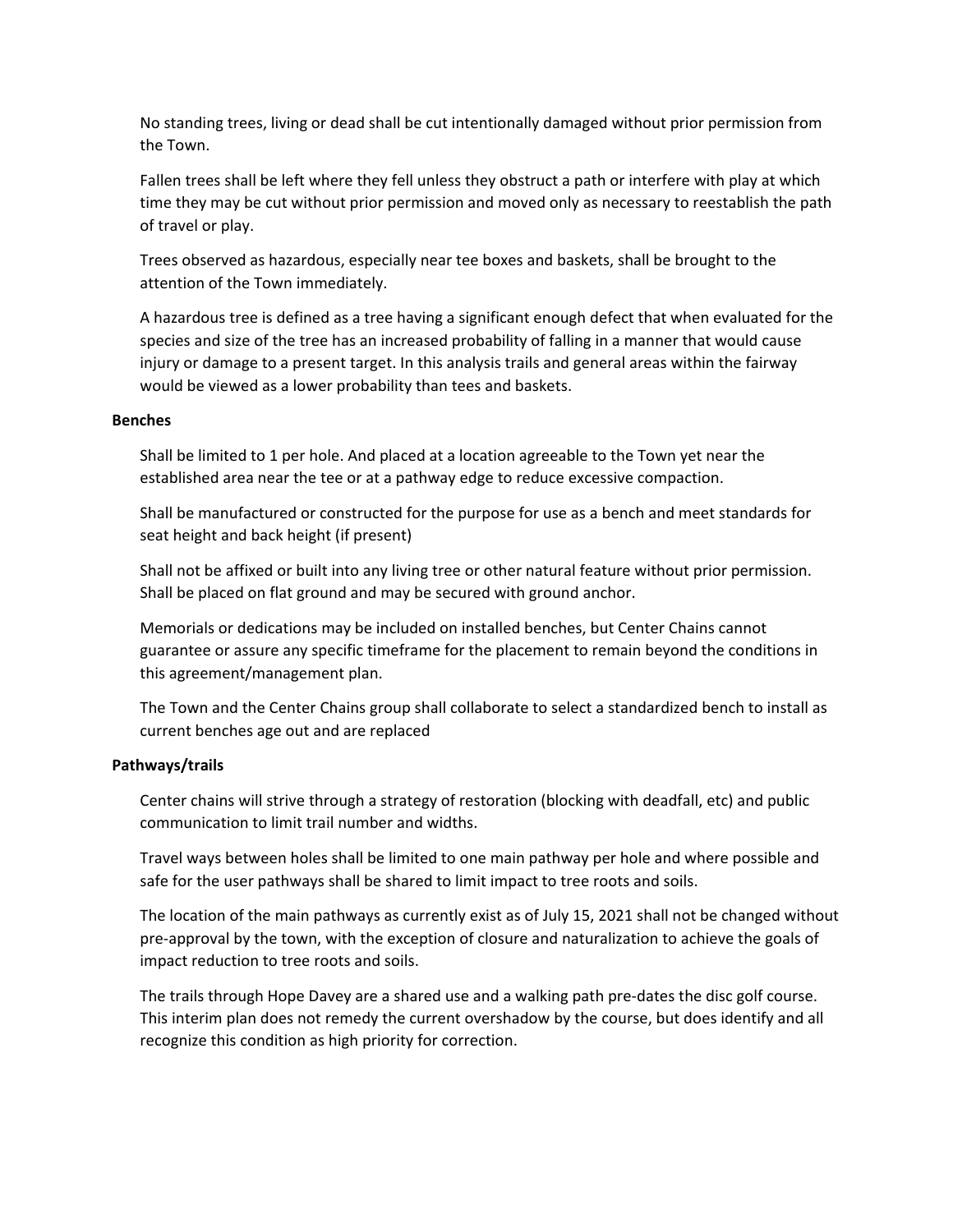While not yet defined, new trails and significant reconstruction of existing trails will be expected to meet appropriate trail design and construction standards following a mutually agreed upon set of State or Federal Standards.

#### **ADA Standards**

As a Title II entity The Town of Waterbury must meet the requirements of that title of the Americans with Disabilities Act, 2010 standards. As an installation on Town property Center Chains is subject to those same requirements including requirements and exceptions offered for recreation facilities in natural settings.

The detailed requirements and exceptions under the ADA are too complicated to list in this agreement. This serves as notification of the requirements and commits Center Chains and the Town to work cooperatively.

#### **Other Fixtures**

Basket quieting through the installation of fire hose padding on the center pole of the basket shall be required to be installed and maintained at holes 1,2, 5,8, 13, 14, 17, 18.

Lost disk locker/donation drop – Center chains shall be allowed to maintain a drop location for recovered lost disks and for collecting donations at the site subject to the following.

- This location shall be at the information kiosk located on the north side of the bridge.
- The container shall be aesthetically appropriate for exterior installation in the park setting and shall be pre-approved by the Town.
- The current locker shall be removed once an approved replacement has been installed or by 9/30/2022, Whichever comes sooner.

### **Signage**

All signage shall be approved by the town prior to placement

Center chains shall be responsible for the placement and maintenance of course instructional signage including out of bounds delineators, temporary closure, fragile areas, mandatory drops and other instructional or directional signage. These elements shall be minimal and shall be uniform in appearance across the course. (IE all out of bound stakes will look the same)

Center Chains and the town will collaborate on a shared use sign to be placed at the South end of the bridge which warns all users of real exposures ahead and provides guidance on how to share the course. Additionally, the course shall adopt standardized signage for locations where the walking trail intersects fairways and at the tees for that same fairway that instructs both walkers and golfers where each is, or is likely to appear. It is recognized as stated above that additional trail work is required to better integrate (or separate) the uses and that signage alone is not a permanent solution to trails that intersect fairways for an extended duration.

### **Trash receptacles** –

Except as may be specified in a specific event permit or authorization, Center Chains course and the area in general to the South of the bridge and kiosk will remain a carry in-carry out facility. The town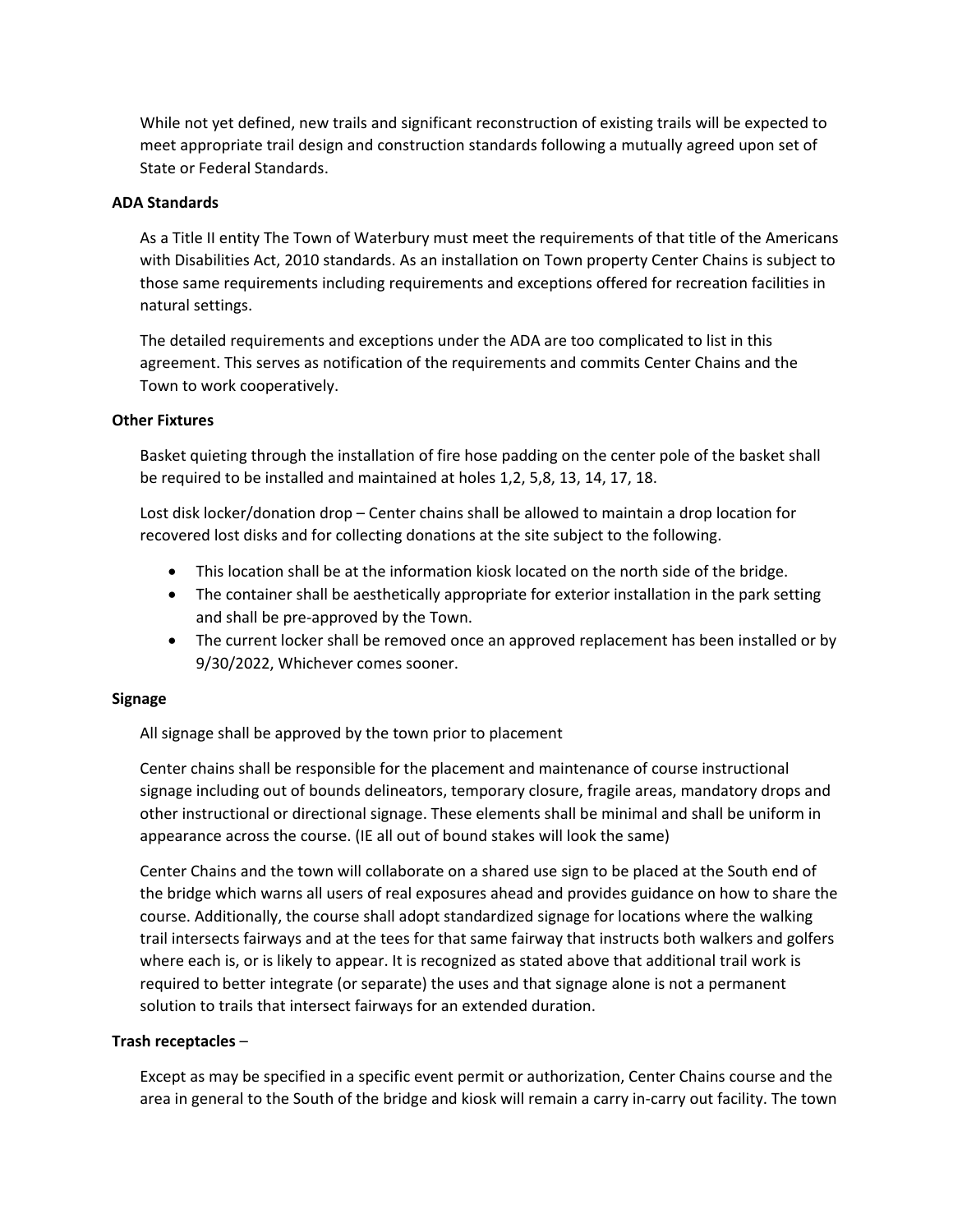shall maintain receptacles and manage disposal of user generated refuse and recycling at the shelter and at other locations within the "developed" portion of Hope Davey as deemed appropriate by the Town.

### **Toilets** –

The town shall maintain portable toilets at both the parking areas at Hope Davey during the warmer months. (Currently May through mid-November)

#### **Behavior and Communication**

Center Chains shall communicate on behalf of Center Chains and the Town shall communicate on behalf of the Town.

Center Chains shall recognize the town as owner of the Hope Davey property and the Town shall recognize the Center Chains volunteer group as organizers and maintainers of the disc golf course.

Center chains shall prepare, maintain, and communicate a code of conduct for disc golf for approval by the Town and for communication on Center Chains and Town communication platforms.

As stated earlier, operation, including behavior of users shall be in accordance with town and state regulations that exist at the time.

The town shall maintain a non-emergent incident reporting system through the Recreation Department website, whose link shall be publicly published and monitored by the recreation director since this reporting site is intended for all town properties. The principal town contact and the principal Center Chains contact will communicate no less frequently that every 2 months, to discuss any disc golf related reports in an effort to apply a remedy. The Recreation Director shall have the discretion to immediately address serious situations and shall inform the principal town contact (if not the same) and the principal contact for Center Chains of such. Nothing shall prevent the Town and Center chains from communicating more frequently if warranted.

### **Monitoring and Inspection**

No less frequently than once per year at a mutually agreed upon time, the principal contact for Center Chains and the principal contact for the Town shall walk the course to verify that it is being operated in accordance with the interim agreement/management plan. Either can invite subject matter experts on this visit to address specific conditions or work plans.

• Following this visit Center chains in cooperation with the town representative. shall develop and present an annual work plan with anticipated changes major maintenance along with rough timelines to allow the town to coordinate appropriate and timely review if/when needed.

#### **Safety inspections**

Center Chains shall maintain constant awareness of course facilities for changes and degradation that may impact safety and correct when found. This includes but is not limited to benches, tee boxes, boardwalks.